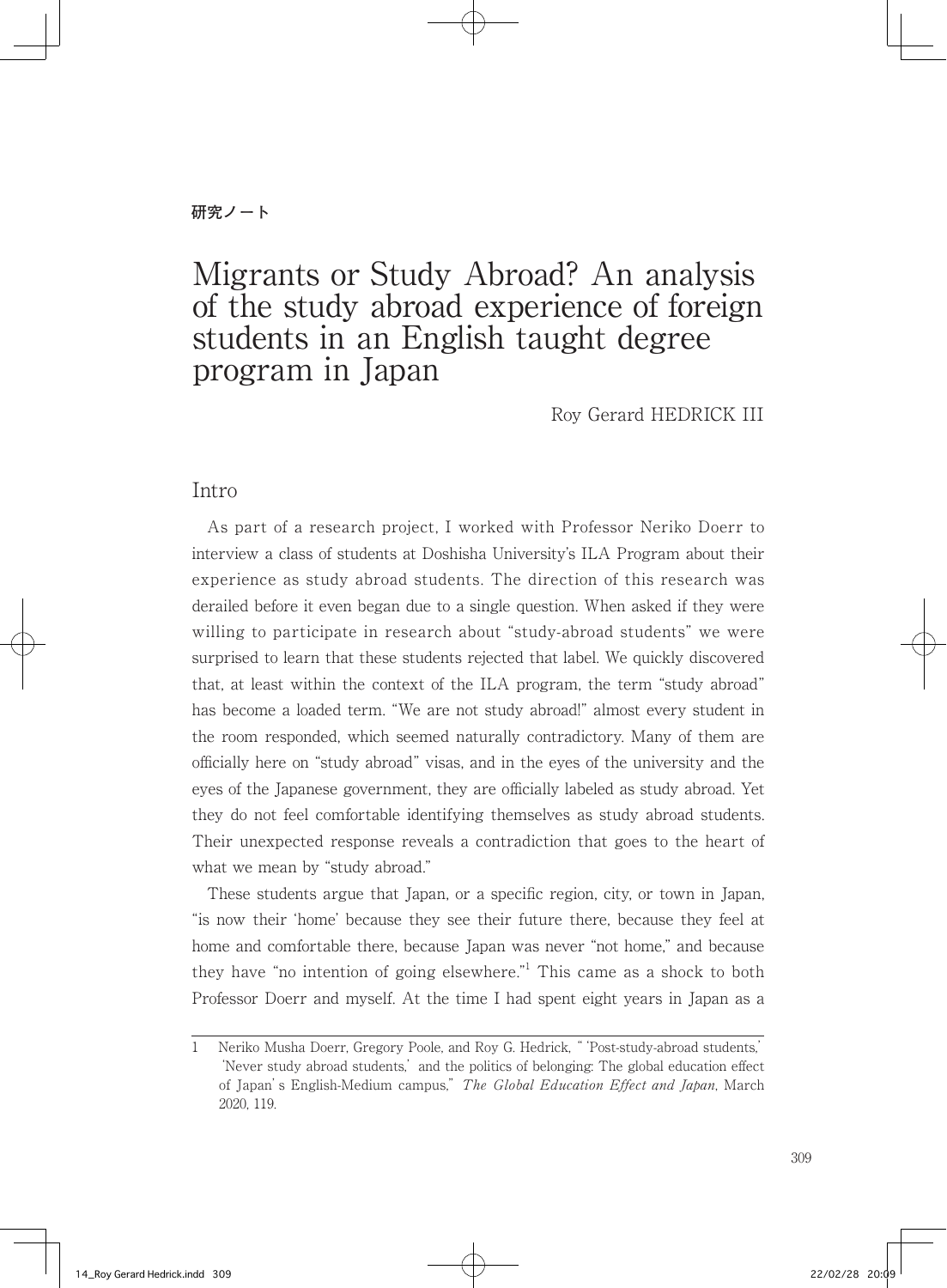student, and often referred to myself as a study abroad student (ryugakusei). My enrollment was done through the Office of International Students, and my visa said "ryugakusei." Yet though I had never thought carefully about the label, the objection among the ILA students made sense to me when I heard it. I certainly feel at home here in Japan and have no plans to return home permanently anytime soon. Further thought on this topic led to our article examining the experiences and perceptions of students who studied at the ILA. Students in that program have a complicated relationship with the concept of study abroad. The phrase "study abroad student" carries with it certain expectations and connotations for both native Japanese and other study abroad students. Many of the students at the ILA feel that these connotations do not accurately apply to them. Their relationships with other Japanese, other foreigners, and their own identity presents a situation not quite the same as that presented by study abroad materials.

 In this writing, I examine how temporary study-abroad students make the host country their home. I will do so by introducing three students who were enrolled in the ILA program at the time of their interviews. These students have all spent the majority of their lives abroad but have now settled in Kyoto. This will demonstrate that despite being outsiders to Japan, be it culturally or officially, they have found a place they feel comfortable in Japanese society. While they may not officially have permanent residency nor are close to applying for it, they feel comfortable here and have made choices with long term residency in mind. In doing so, they challenge the assumptions of study abroad programs, along with their assumed category of study abroad student.

 Long-term study abroad students, like those in the ILA program, are an often-overlooked group when it comes to materials related to study abroad. While the wording and emphasis of study abroad materials may differ slightly, much of it focuses on the goals of study abroad. These goals are often stated to be the fostering of "global knowledge," "global competence," and "cross-cultural adaptability" among the participants of study abroad. Their focus varies from how to best measure learning outcomes accurately, to how to foster the desired outcomes.<sup>2</sup> The main issue with these outcomes is that they tend to focus on the student's life after they return to their home country. The study abroad experience is assumed to be something temporary, a once-in-a-lifetime learning experience, thus the focus of this research is on short-term study abroad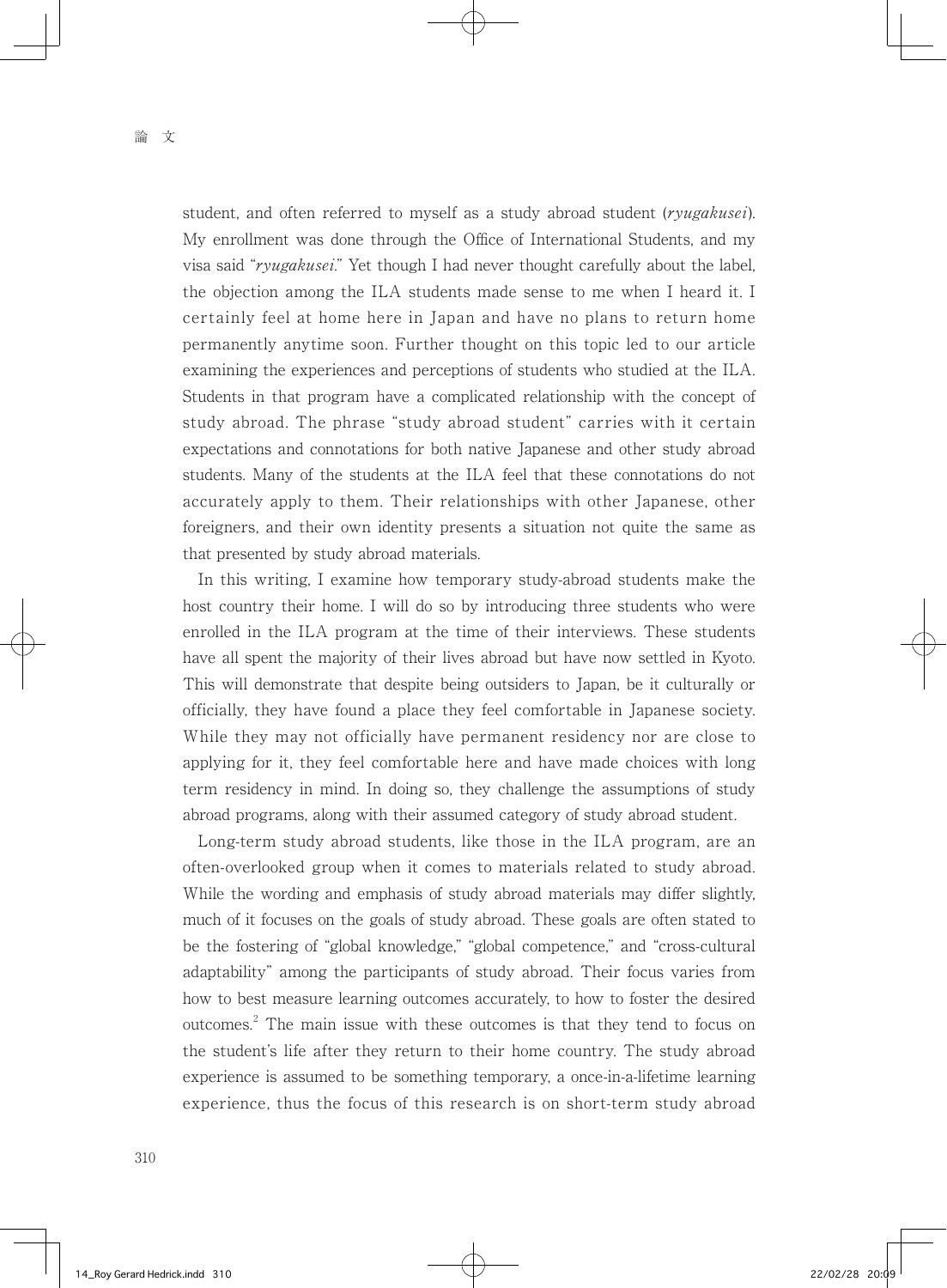programs such as semester-long or short-term summer exchange programs. In this article, using examples from interviews and observations of students on campus, I will examine the disconnect that exists between the expectations of study abroad programs, and the experiences of students in the ILA Program. Doing so will allow us to see that the students of long-term study abroad programs view their time in the host country as something permanent. To them, it is not a host country, but their new home. In short, this study helps us to understand a facet of learning abroad that is often overlooked.

### The Research Field: A Short Introduction to the ILA

 When the term "study-abroad" is used in promotional materials, it most often refers to a short-term exchange program of one or two semesters abroad at a host university, before returning to their "home" university. Yet the ILA, which stands for the Institute of the Liberal Arts, is not a short-term study-abroad program. Instead, it is an English taught, four-year undergraduate degree program. It is open to both *ryugakusei* and Japanese nationals who are interested in receiving an English-language education and a bachelor's degree in the liberal arts. Students choose one of three concentrations upon entering the program: Humanities and the Human Sciences, Business and Economics, or Politics and Policy Studies. Students are encouraged to take courses outside of their concentration, and required courses are kept to a minimum in order to enable this. Most courses are taught entirely in English, though many of the teachers are also capable of speaking Japanese to at least some degree. Occasional language assistance for classes is given by these teachers, but students are expected to have a fluent English ability. While there is no Japanese language requirement to enroll, students in the ILA are encouraged to take Japanese language courses offered by the CJLC. $^3$  These vary from

<sup>2</sup> For an understanding of some of the challenges of assessing the globalizing effect see: Darla K. Deardorff, "Understanding the Challenges of Assessing Global Citizenship." The Handbook of Practice and Research in Study Abroad (Routledge 2010): 368-386. For information on some of the thought behind program designs see the following: William Brustein, "It takes an Entire Institution: A Blueprint for the Global University" The Handbook of Practice and Research in Study Abroad: Higher Education and the Quest for Global Citizenship 1st Edition (Routledge 2009): pp 249-265.Brustein, William. "It Takes an Entire Institution: A Blueprint for the Global University" The Handbook of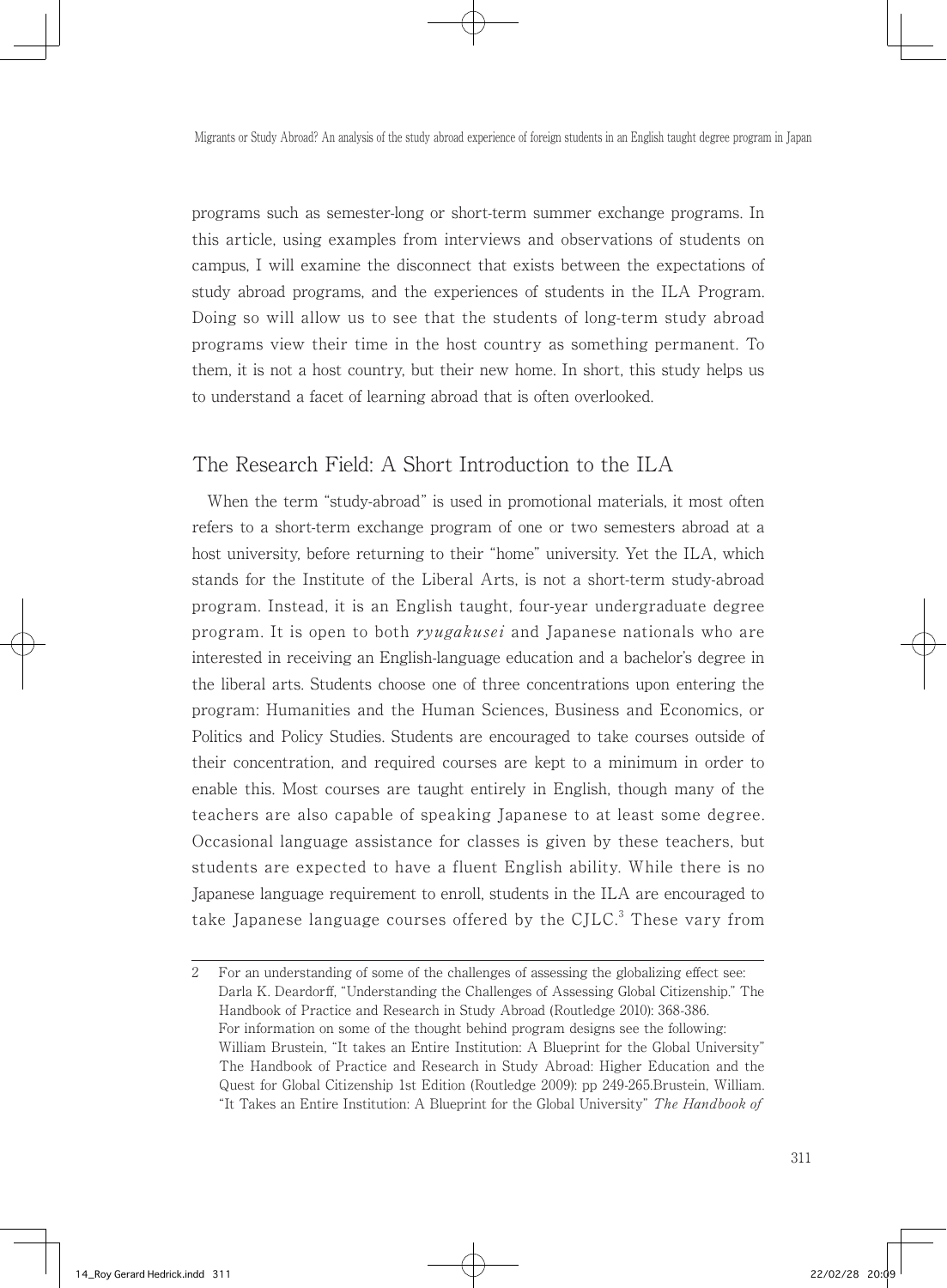introductory Japanese to highly advanced levels a native Japanese speaker would struggle to complete.

 A key feature of the ILA is that it is somewhat separated from the main Doshisha Campus. The vast majority of ILA classes take place on the Karasuma campus, which is about a five-to-ten-minute walk away from the much larger Imadegawa and Shinmachi campuses. While this is not that far physically, there is a logistical and mental distance between the three campuses. While there are some exchange students on the two larger campuses, such as those in the Center for Global Education (an exchange program taught mostly in English) and in the Center for Japanese Language and Culture (an intensive language program taught entirely in Japanese), ILA students tend to stick to the Karasuma campus where they are closer to their classes. Due to this, in the hallways and lounges of the Karasuma campus, it is not uncommon to hear English being spoken among the students. While all of Doshisha's campuses are "Japanese" buildings on "Japanese" campuses, there is a "global" atmosphere on the Karasuma campus not present on the other two campuses.

 The students of the ILA come from a wide range of countries and backgrounds. While not strictly a "study abroad" or exchange program, the ILA is made up of many students from abroad and is somewhat disconnected from typical university life at a Japanese university. It was put best by one of my interviewees, "I feel comfortable here because everyone has an international background. That is really interesting for me because I don't have to be special anymore because everyone is special. No one belongs here." It is expected that few at the ILA share your background, very little can be assumed about your fellow classmate from outside observations. This combined with the distance from the main campus means that the ILA exists separate from larger Doshisha University life. Students like those in the ILA program get little notice in existing materials on study abroad.

### Existing Materials on Study Abroad

Some more recent work has begun to explore beyond the traditional view of

<sup>3</sup> The Center for Japanese Language and Culture, an intensive Japanese language program. Until recently it was a program open to anyone, but now is reserved solely for exchange students and foreign students studying at Doshisha.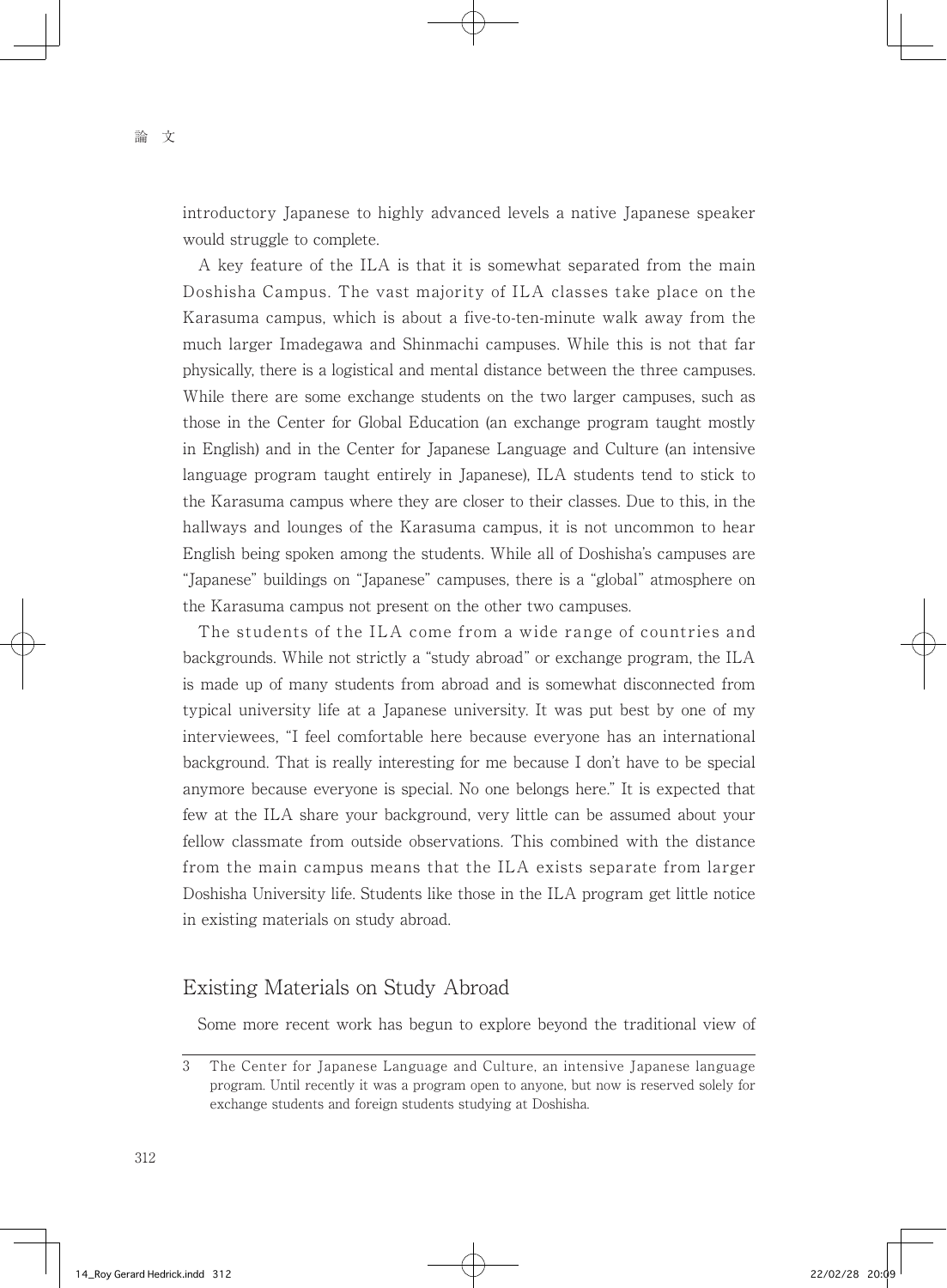study abroad as temporary. Shanthi Robertson examines the concept of "student-migrants" and the "education-migration nexus" in her book Transnational Student-Migrants and the State: The Education-Migration Nexus. Her research examines the "staggered process of entry" of studentmigrants into Australia through a process called the "education-migration nexus." The education-migration nexus is described by the author as a "longterm migration trajectory" that exists as an uneasy combination of international education and skilled migration policies in Australia and other Organization for Economic Cooperation and Development (OECD) nations. It exists as a "complex web of regulatory systems that simultaneously enabled and constrained their ability to enter the state temporarily as students and then to accumulate the capital required to become skilled migrants."4 While on one hand it enabled students to transition from temporary work visas to permanent residency, it was also a convoluted process that could block a person's advancement for the smallest of reasons. One of the examples given is a student whose English ability was fluent, but still spoke with a strong Chinese accent. While she excelled on the grammar and written portion, she failed to get a high enough score on the spoken portion of the IELTS (International English Language Testing System) exam to get into the university course she wanted to take. Without this course, she was unable to finish her degree, without her degree she could not get PR (Permanent Residency) and without that she would have to wait another year before her husband and child could join her in Australia. For these students their journey is one "fraught with specific challenges and obstacles" as the requirements for permanent residency could change at any time, and there were specific goals that had to be completed in a timely manner in order to remain in Australia. This "education-migration nexus" shows us that study abroad has become vastly more complicated than originally thought. While the exact form of the nexus that exists in Australia does not quite exist in Japan, the situation for the ILA students is very similar. There is a set path most of these students have in mind in order to gain permanent residency, though many of the ILA students lack some of the urgency that was implied in Robertson's writing. This is in part due to how positively many of the ILA students are viewed by the larger population of Japan.

<sup>4</sup> Shanthi Robertson, Transnational Student-Migrants and the State The Education-Migration Nexus (Houndmills, Basingstoke, England: Palgrave Macmillan, 2013), 3.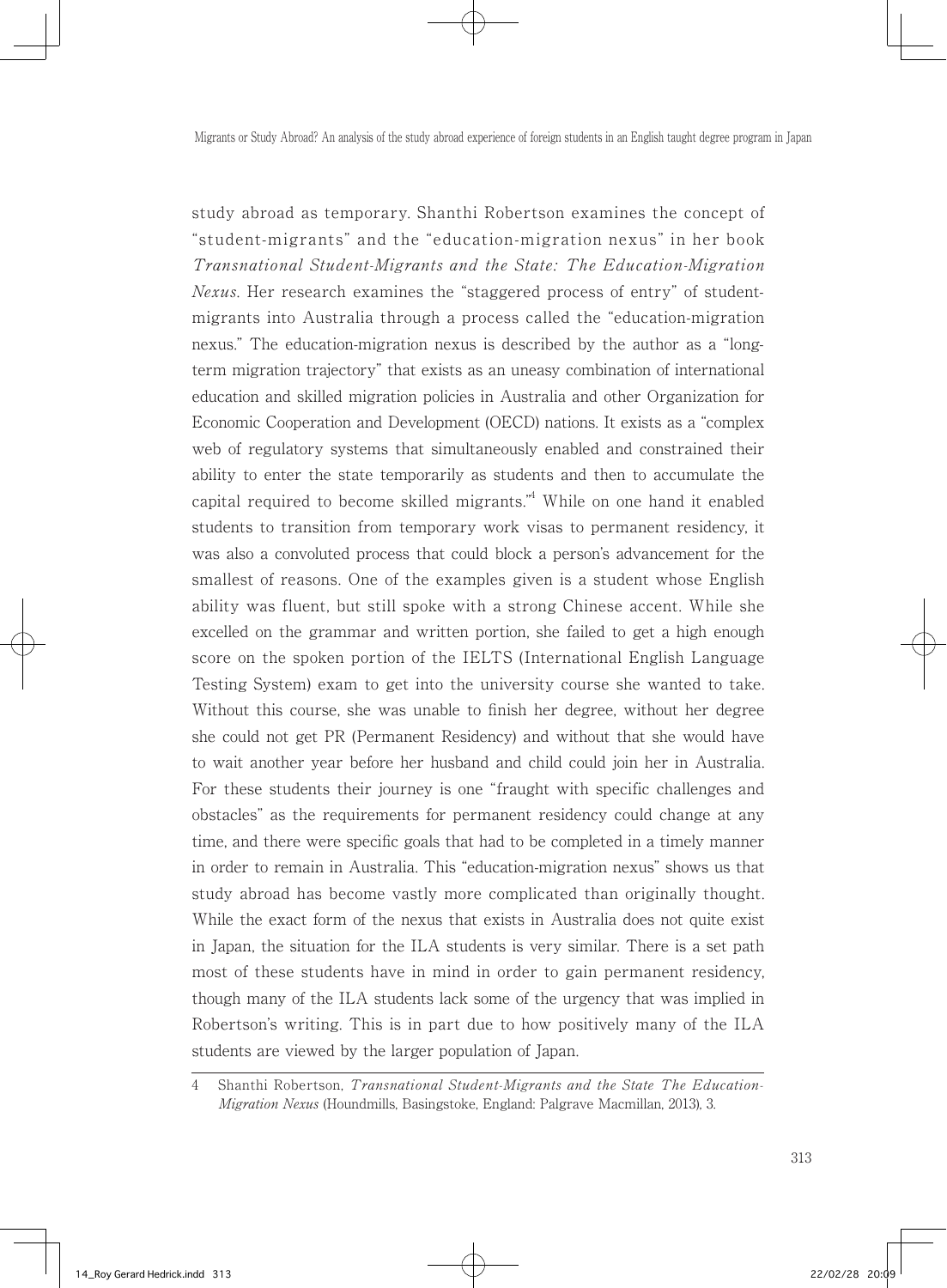While once viewed as a temporary sojourn with a purely educational motivation, international education research has "begun to recognize that studying overseas is both a form in itself of labor migration, and a precursor to subsequent migrations."<sup>5</sup> Robertson stated that, at least in Australia, media and the public imagination, along with a good bit of academic discourse, have tended to divide student-migrants into two highly limited stereotypes. The first being that of the savvy, professional and elite "designer migrants" who need no "analytic attention nor settlement support."6 These students are viewed as the ideal migrant, those who, after living in Australia for years while going through this "education-migration nexus" have become accultured to life in Australia. But at the same time, foreign students are also cast as 'back-door migrants' who either exploit the education system for disingenuous purposes or become victims of the unscrupulous global education industry. They are viewed in a negative light, as those taking advantage of the education system in order to further their migration goals. Instead, Robertson argued that most studentmigrants were somewhere in the middle of these two stereotypes and hoped that a qualitative approach would help shed some light on the diversity of their experiences. Robertson's work was an attempt to expand upon existing transnationalism research by examining this effect, which she calls "middling transnationalism." Middling transnationalism refers to how student-migrants show characteristics of both "highly skilled and highly mobile 'flexible citizens' and of vulnerable and exploitable labour migrants." They are a "blurring of boundaries around different categories of migrants" and examining the "complex interplays of strategizing, obligation, desire and uncertainty"<sup>7</sup> that shape the student-migrant experience.

 While the education-immigration nexus may not exist in the same form in Japan as it does in Australia, it shows us that these students are more than just temporary visitors and presents to us a view of students as migrants. In Robertson's work we hear very little of the experiences of the students except for when it directly relates to the nexus. It is instead centered around the mechanism and logistics of the "education-migration nexus." The students she

<sup>5</sup> Karine Tremblay, "Academic Mobility and Education," Journal of Studies in International Education 9, no. 3 (2005): pp. 196-228.

<sup>6</sup> Robertson, Transnational Student-Migrants, 16.

<sup>7</sup> Robertson, Transnational Student-Migrants, 5.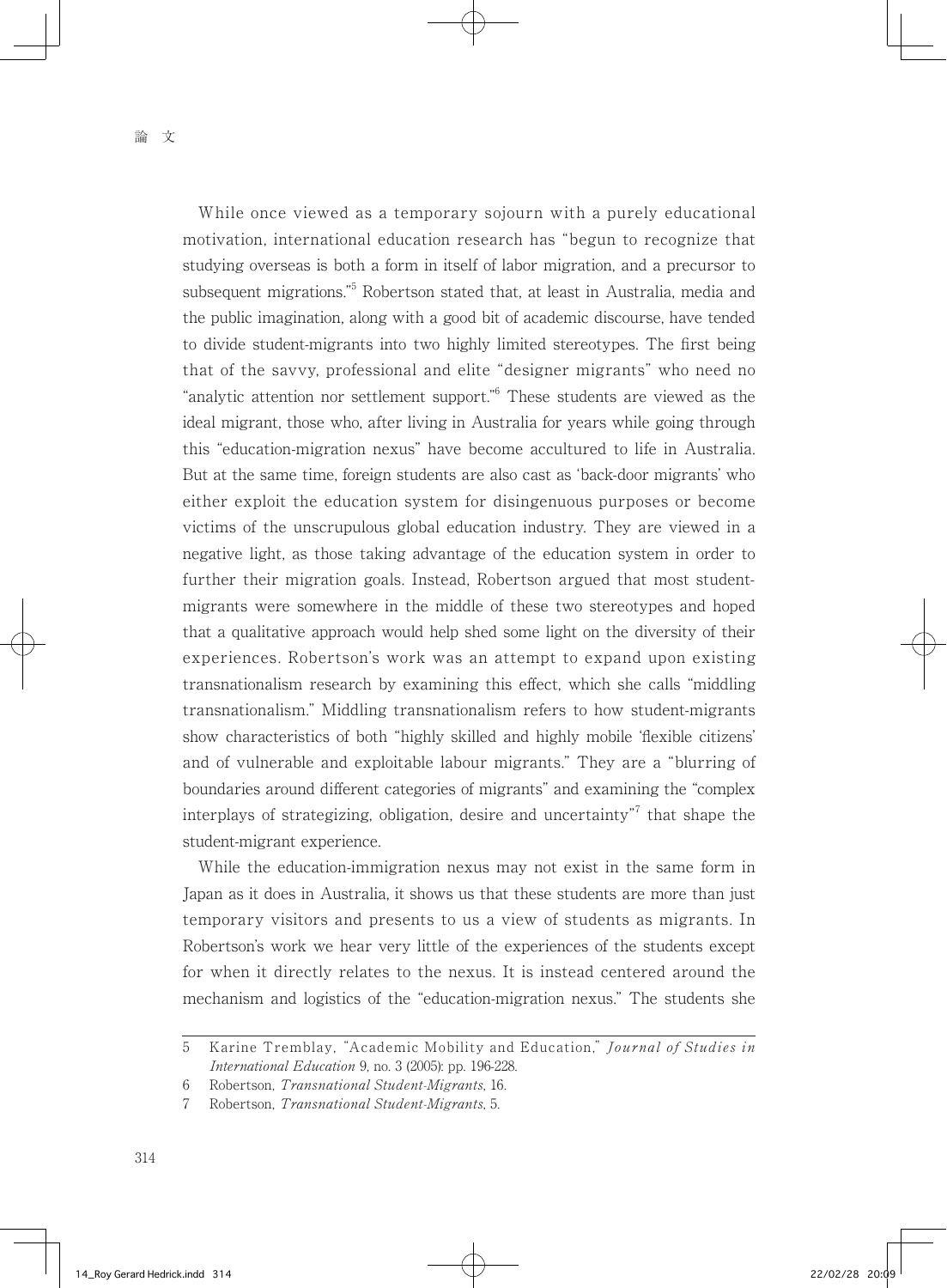researched were also in quite a different educational environment than those in the ILA. The students in Robertson's work also mainly have come from developing countries, making the stakes of their migration are considerably higher than many of those in the ILA. In addition, many of them were earlier in their migration process than students in the ILA. But by focusing on the experiences of the students themselves, we can see not only how they are similar to migrants, but also how their present themselves to others despite their precarious position in society.

#### $Alice^8$

 Alice was born and raised in England and is here as a study abroad student on a study abroad visa.<sup>9</sup> When asked, "Where are you from?" Alice confidently and quickly answered, "England." If you take a look at her visa it says that she is a "study abroad student" from England, she even speaks with a slight English accent. While she is officially a "study abroad student" in the eyes of the Japanese government and her host university, she does not like to be identified as a "study abroad" student. She no longer views England as where she belongs, "I never lived in England as an adult. I don't know what England is like to live in or work in." Furthermore, she stated that there was nowhere in England she would really consider her home. She stated that, "If I consider myself a study abroad student, I don't consider myself a resident and that is a very weird place to be." She views herself as a resident of Japan, to her it is home, not a temporary host.

 Born and raised in England, Alice is currently a student within the global culture concentration of the ILA. Alice grew up in a rather small village of around 100 people, attending an elite private school in a nearby area. She had trouble fitting in with kids at the elite school because of her rural origins, and trouble fitting in with the kids in her village due to attending the elite school.

<sup>8</sup> This, and all other names used during this article are pseudonyms. All other information about their lives, unless otherwise noted, is unchanged.

<sup>9</sup> The visa issued to students at the ILA lists the status as " 留学 " which means "study abroad" in English. Typically, it lasts until the student's enrollment ends, though for some programs it must be renewed every year. Those with a study abroad visa are not allowed to work, but they can apply for permission to work part time for up to 28 hours per week.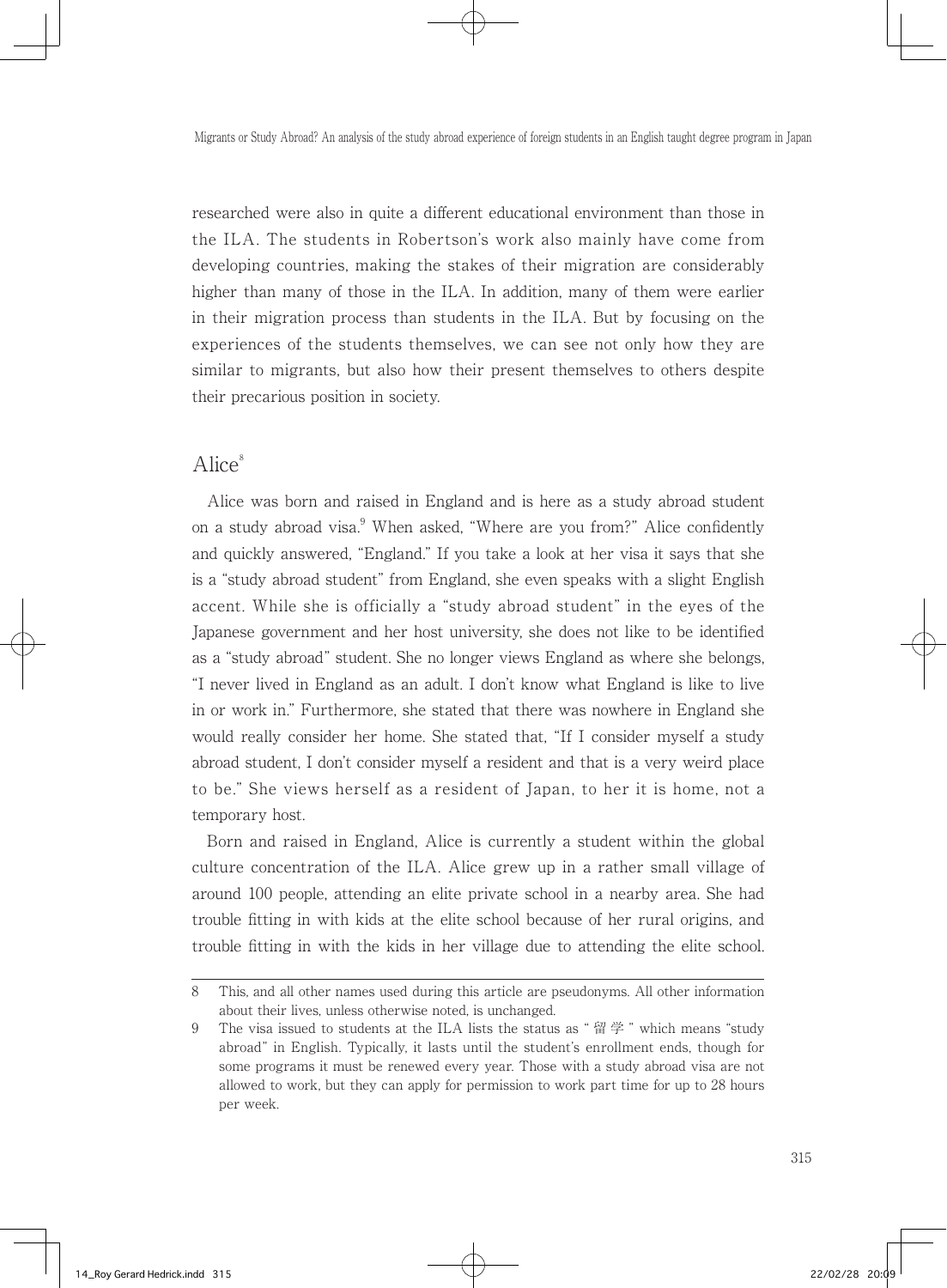She was also sick very often, being in and out of the hospital so often that she wasn't even able to graduate high school. For these reasons she felt she had little connection to those around her, never really making close friends. For her it wasn't a hard decision to try study abroad.

 When she was younger, she had exposure to Japanese culture in numerous ways. Like most kids growing up in the 90s, she was exposed to Japanese anime when she was a kid, watching Pokémon after school quite often with a Japanese friend. She even visited Japan when she was younger. She first visited Japan at the age of 13 with her father for a Judo exposition. When she turned 18, having some experience in the country and a basic understanding of the language, she decided to move to Japan on her own. She spent three years in Aichi studying Japanese at an intensive language school while also working close to full time as an English teacher. When she had turned 21, she had completed that language program and felt that she had "outgrown" the city she was in. She came across the ILA program at an open house, and after spending some time discussing her future with some of the permanent professors in the program, decided to enroll. She plans on continuing to graduate school once she completes the ILA and has no plans to return permanently to England.

 While she identifies as English, it is often assumed she is American before she speaks. Her accent makes it clear she is not, however, and she does not mind this identification based on other's perceptions. What she did not like was the label of a "study abroad student." She views herself as an Englishwoman, whose home is Japan. This is because she doesn't view her current place in Japan as temporary, she has made a life here, in fact more than she has ever made back home in England. She stated, "I never lived in England as an adult. I don't know what England is like to live in or work in." Because of this, she rejects the label of "study abroad.". "I would not classify myself as a study abroad student. I own my own house in Japan. I own property. I have a dog. I plan on staying here." It is not only a sense of belonging to her present plans, but also her future intent and commitment to live in Japan.

 While legally she is "just" a temporary student, in the ways that matter to her she is a resident of Japan. Her rejection of the term study abroad is because she views her life, and the lives of others in the ILA, as something fundamentally different from a study abroad student. Her belief is that Japan is not "abroad." She lists numerous reasons for this belief. The first being that her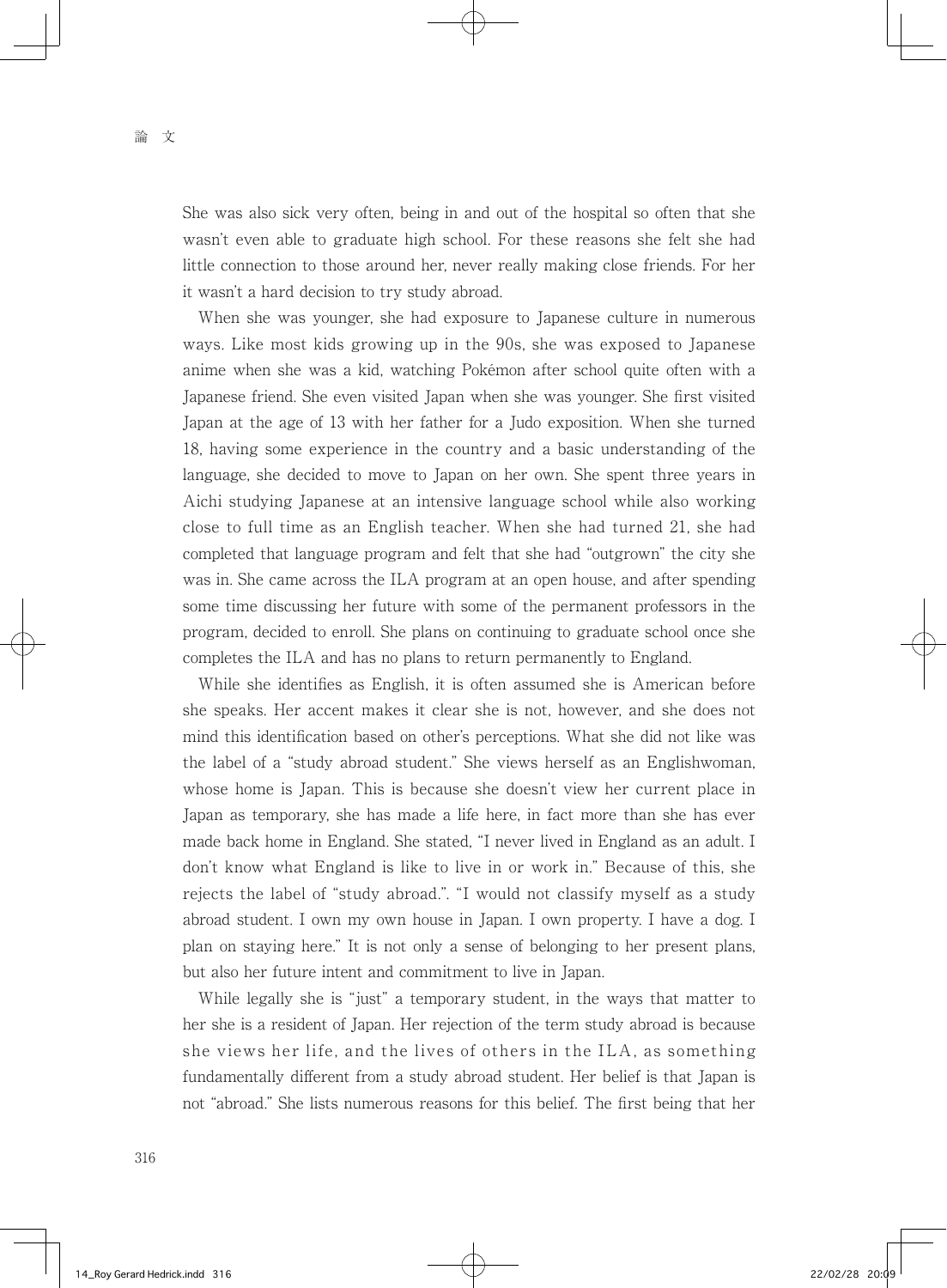application originated from Japan. She stated that herself and "everyone apart from 2 or 3 in my intake were internal Japanese intakes. They applied from in Japan." Due to the fact she and other students have "weird passport situations or are long term in Japan" their position is different from that of a traditional study abroad student, though seemingly typical for the ILA. She states that they have already become part of Japanese culture (or were always part of it) and their application to this program is just continuing this.

 She believes that she has found a place in Japanese society and can successfully navigate it. She stated that her most memorable experiences while in Japan was "doing normal life stuff. Those moments, accomplishing those sorts of things in Japanese and feeling like an upstanding member of society, as much as I ever will be one\*laughs\*, was really memorable." The experiences she found most memorable were not the ones that the discourse of study abroad would lead you to believe. She did not talk about how different life in Japan was, the adventures she had, or the cultural misunderstandings she had. Instead, her most memorable experiences were things that people experience living life anywhere. Buying a house, raising a dog, experiences that she would be proud of even if she had done them back in England. There was some pride in being able to do these things in Japanese, but that was just an added bonus. To her, Japan isn't some fundamentally different place, but her home.

 Unlike the student-migrants presented in Robertson's work, she has made her own path to life in Japan. A lot of this is due to her more privileged upbringing, the sense of pressure and importance to remaining in Japan is absent for her. She has no need to send money back home to support her family, and what she has learned will be just as useful back home if she one day decides to return. This is unlikely, however, because as a native English speaker she can always find work as an English teacher. Entry into the country was also much easier for her, there was no "migration-education nexus" for her to navigate. She obtained a visa from her school, and upon graduation, will likely be able to obtain permanent residency easily due to having obtained a degree in Japan as well as living in Japan for an extended time. While the pressures and issues she faces are different, she does follow a similar pathway to permanent residency like those in Robertson's work. She is not "just study abroad," but a "studentmigrant".

For Alice she does not mind being identified as a foreigner based upon her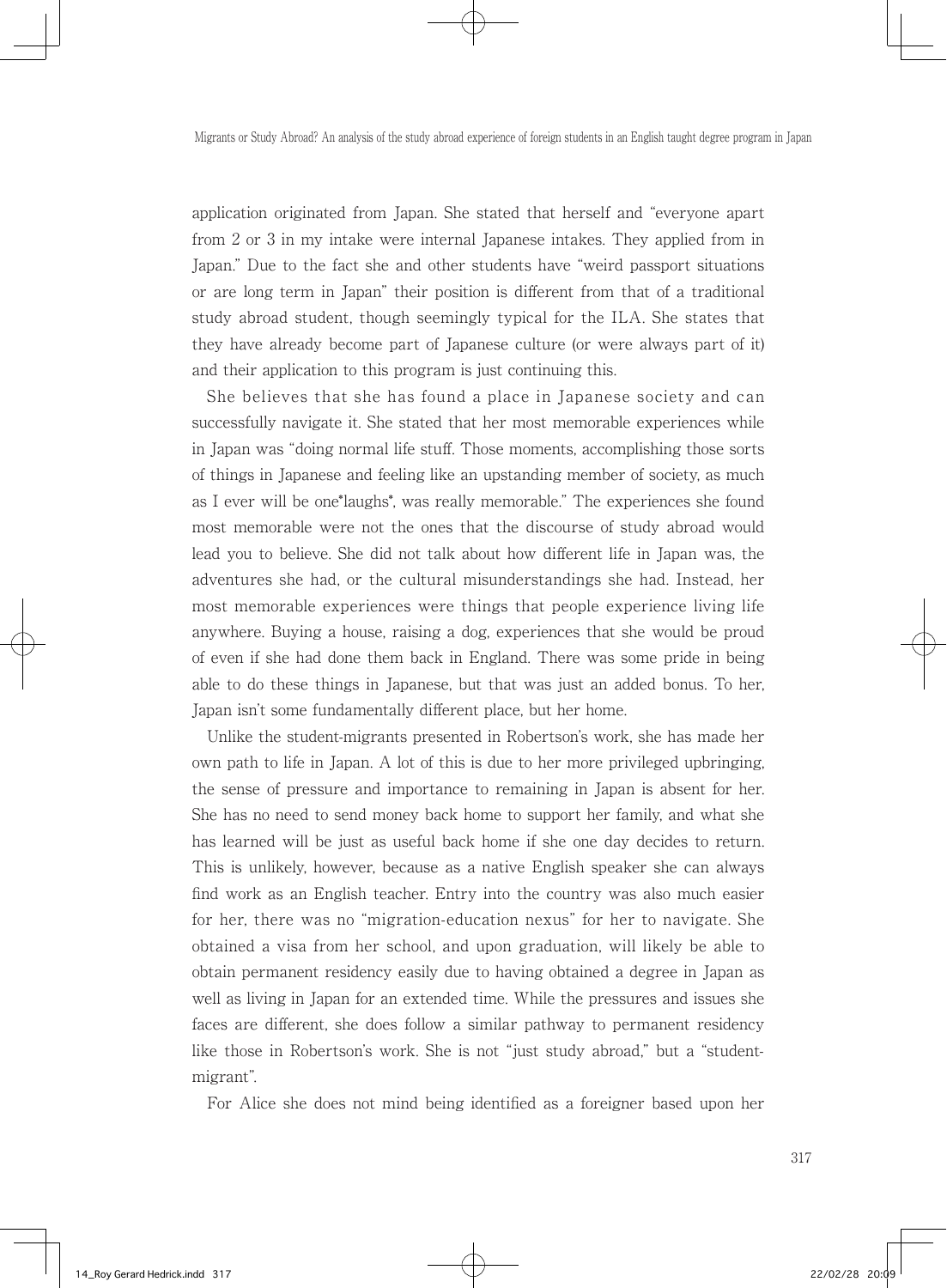appearance or how she speaks. She claims she is "English" and is aware of the advantages that being foreign can give her. Instead she takes issue with the idea of Japan being "abroad" to her. She is fluent in Japanese, owns a house in Japan, and has worked and studied in Japan for many years. Despite this, she identifies as non-Japanese, and has no intention of "becoming" Japanese. She believes that one can be non-Japanese, but also find Japan as their home. This is the key difference between study abroad and students at the ILA to her. Bob's views on his place in Japanese society were also very similar to that of Alice.

#### Bob

 Unlike Alice, Bob had a more "international" upbringing so to speak. His mother is from Germany, and his father from the United Kingdom. At the time of his birth, however, his parents were missionaries in South Korea. His place of birth was an accident, he was born premature while his parents were in South Korea. Shortly after his birth his family moved to Germany for around six months, and then moved to England, where he lived until he was 18 years old. He often moved back and forth between England and Germany as a child in order to visit family.

 Once it came time for college, he moved to Austria to attend the University of Vienna. He enrolled in the Japanese Studies program there but stated that he "wasn't a fan." He had always been more interested in Japanese history, but the program he was in focused more on modern Japanese culture. After two years he decided to attend a three-month summer exchange program to help improve his Japanese, and while there he attended Doshisha's open campus. He met one of the Professors during his visit and became interested in the ILA. He stated that he was "basically recruited" to the program at this time. So while the ILA was the first time he has spent an extended time in Japan, it wasn't his first time abroad.

 He spent a lot of his life going abroad, from England to Germany to Austria, and like many others in the ILA, he does not like the "where are you from?" question. In part because it is a rather annoying question for him to answer. He spoke about his typical experience when being asked about his background, "Are you English or German? ...Okay, where were you born? Korea? That doesn't help." The question did not irritate him as much as it did others I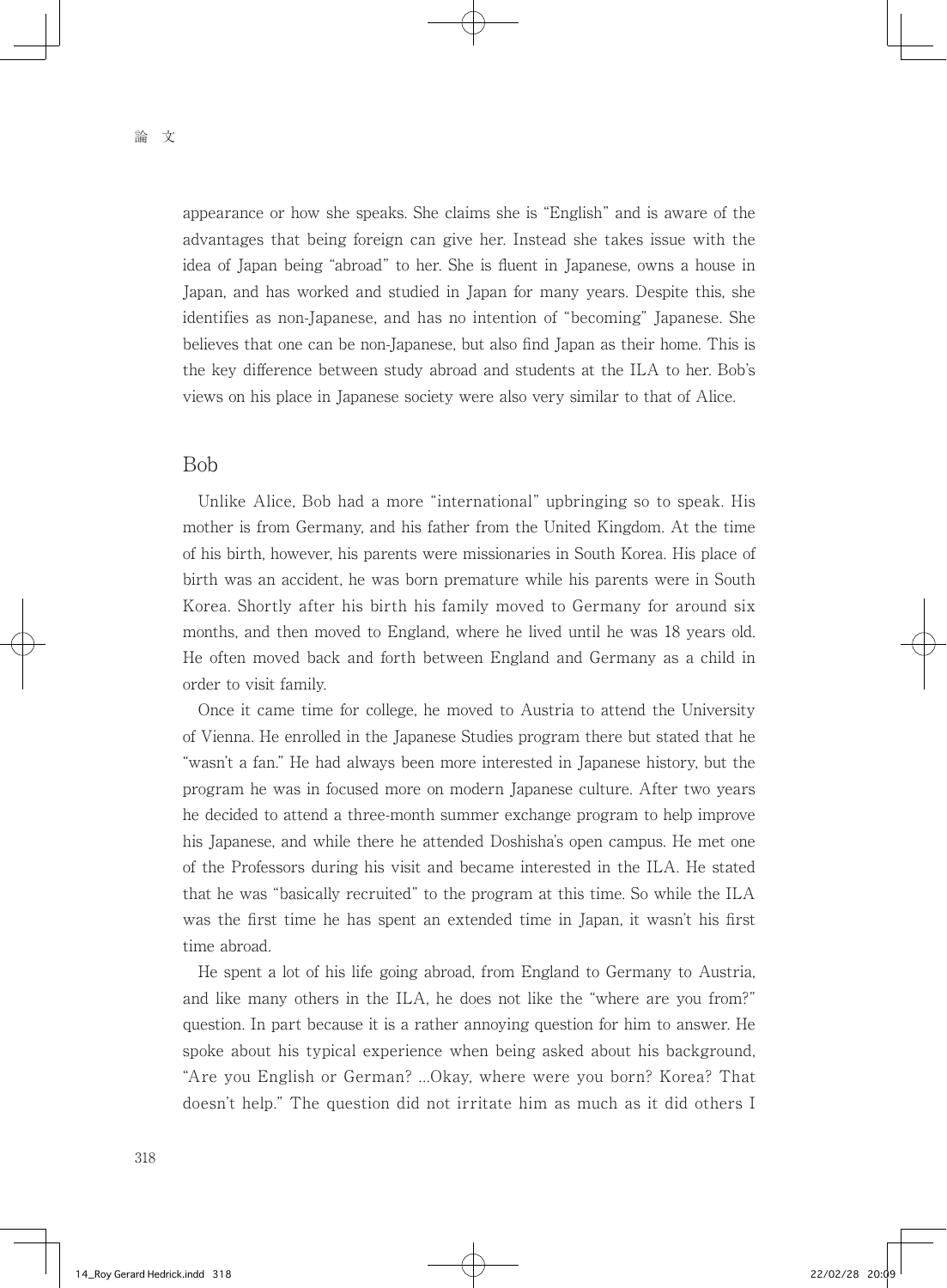interviewed, because he thought it was to be expected. "People are superficial, even if I am here for the next 40 years. No one is ever gonna come up to me and go, 'Look at how Japanese you are! Congratulations!'" He knows he is an outsider, both visually and culturally. "Even if I live the rest of my life here, no one is gonna call me Japanese. You can't make people accept you." Even though he has learned how to communicate in Japanese and participate in Japanese society, he is well aware of the face he will never become Japanese, "I can learn to understand Japanese people and how people interact socially and how they communicate with each other. But that doesn't make me Japanese. It doesn't mean people will accept me as Japanese." In fact, he even mentioned some of the issues he has faced, "I get looks. I get kids pointing at me all the time, 'gaikokujin.' That wont stop." But instead of being demoralized by this, it drove him to improve. "It means you always have to keep pushing yourself to interact and better yourself. Get better at Japanese, get better at whatever, you know. Being a foreigner can be difficult, but it can be great." Bob was extremely positive about his place and experiences in Japan. Unlike others, he didn't seem bothered by the first impression being a foreigner tended to give off.

 Despite the conscious knowledge of the fact that he will never become Japanese, Bob still believes that Japan is where he belongs. "I want to stay in Japan...I could live here the rest of my life. I would be very happy about that idea. It doesn't mean I can't be part of Japanese society." The main difference from how he spoke about being part of Japanese society and how Alice approached it is that he acknowledged that it is a lot of work to fit in. "It is up to you to create life. If you don't want to feel isolated, it is up to you to integrate yourself. It is up to you to meet Japanese people. It is up to you to understand Japanese people." To become part of Japanese society, you have to learn how to become part of it. He was aware his language skills were a little lacking but knew how to otherwise participate in Japanese society. He even mentioned others he had seen who had not put in the work, "Some foreigners I find here in Japan, the ones I feel really isolated are the people who make no effort to try and understand Japan and what Japanese think." Bob believes that belonging is something that must be worked towards. Not something that just comes with time or experience, but something that you must actively attempt to do.

 Unsurprisingly, Bob felt that Japan was where he belonged, in almost the same words as Alice, he stated that, "In a way you feel like you are integrating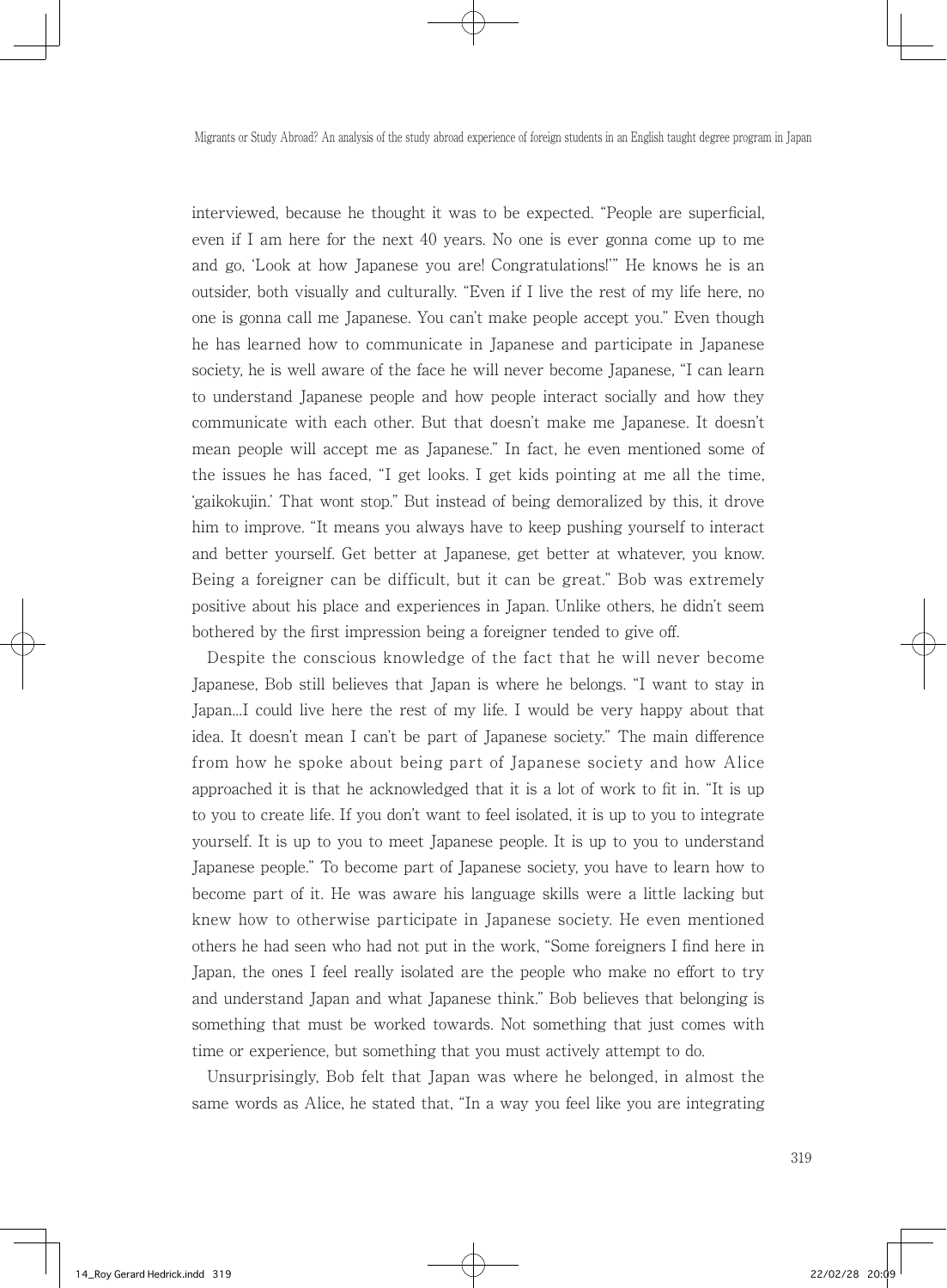into society in a very special way. Maybe not the way that is normal, but you are integrating yourself and you know that." Just like Alice, he felt that he, and the rest of the ILA, were a part of Japanese society. Similar to Alice he had also made his own path to Japan. He had transferred to the ILA, and upon graduation planned to work in Japan. He also believed he would have no trouble finding a job as a native English speaker and was open to the possibility of gaining permanent residency one day. Despite this he is well aware that he is not Japanese, and never will be Japanese, but he *can* learn to become part of Japanese society.

### Maria

 This isn't quite the case for Maria. Like Alice, Maria also spent most of her childhood abroad. When I initially met her, I assumed she spent her entire life in America until coming to Japan for the ILA. She acted and sounded just like the typical American university student. She identifies, however, in her own words as a "hafu<sup>10</sup>" and has spent her high school years in Japan before joining the ILA. Unlike Alice, she is not officially a "ryugakusei" in the eyes of the university or the Japanese government. Since she has dual citizenship, American and Japanese, she is officially enrolled as a domestic Japanese student. She does not require a ryugakusei visa, and therefore doesn't qualify for any of the ryugakusei advantages, such as scholarships and support. At the same time, her university experience is much different from that of a typical exchange student. Instead, she is sort of a mix of the two, "It's weird because I think institutionally, I am a domestic student. But in a sense culturally I am not a domestic student because I am not involved in circles anymore, I don't go to the same classes, I don't study the things they do, not even in the same language." She stands between the two categories, not a study abroad student, but not quite a typical domestic student either.

<sup>10</sup> While the definition of  $\gamma - \gamma$  (hafu) is not quite set in stone. It is a Japanese term often used to refer to a person born to one ethnically Japanese parent and one non-Japanese parent. This term is considered derogatory by some and is the focus of much research. While it does play a role in how these students perceive themselves, some of the larger issues of hafu identity are outside of the scope of this paper. Maria wasn't particularly happy with some of the connotations and uses of the word, but she stated she often uses it because it is the best way to explain her background.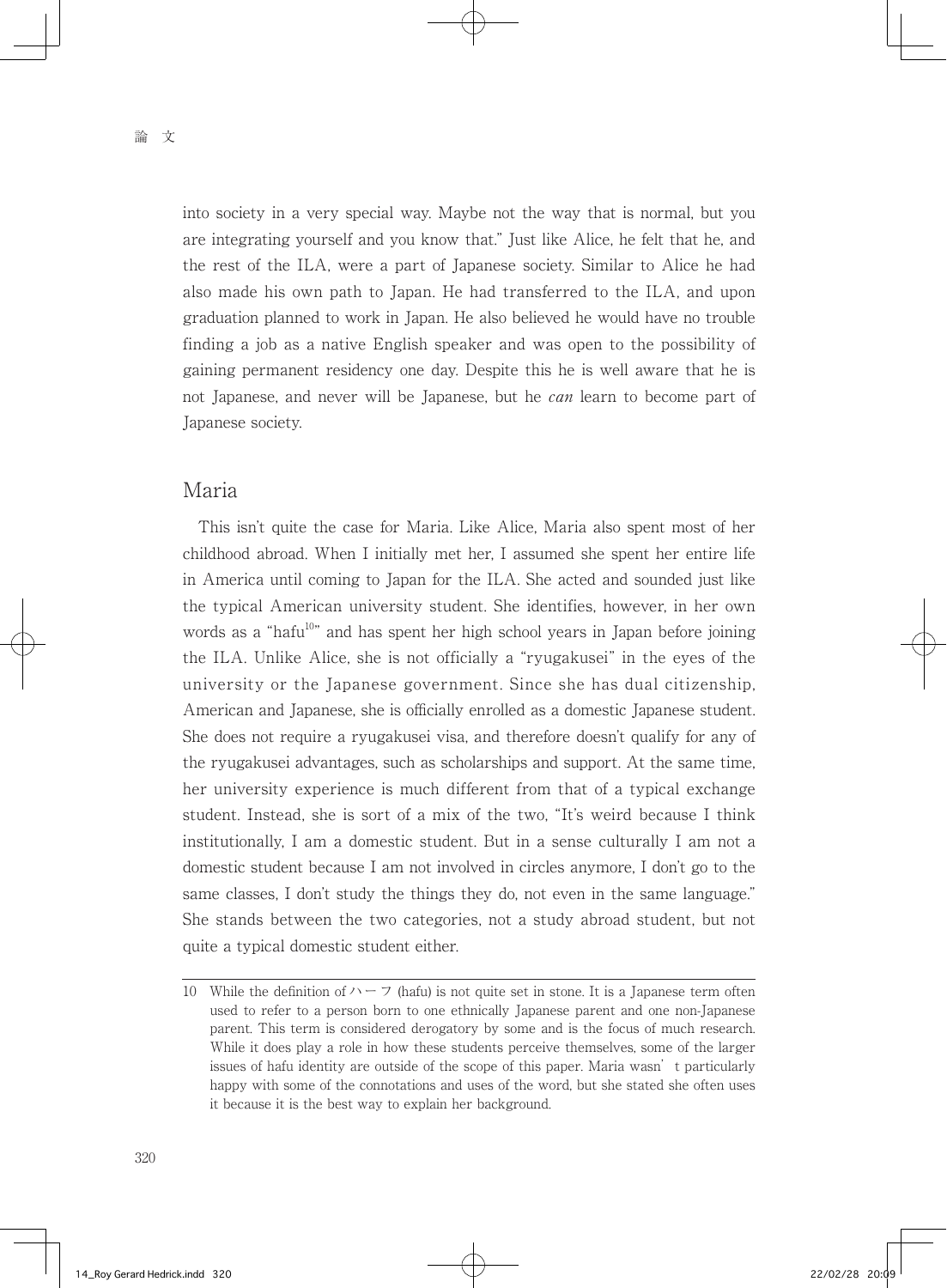Maria was born in the United States and spent her childhood in South Carolina. Her father is American, and her mother is Japanese. The two met in university while her mother was doing study abroad in America. When she was thirteen, her parents decided it was time to move to Japan. Her father, a conservative Christian, felt he had a calling from God to come to Japan and teach, so they all moved to Japan together. Her family moved to Gunma Japan, an area known to be rather rural except for the Subaru factory. She jokingly called herself a "country girl in both senses," she had grown up in the countryside in South Carolina and also in "inaka" Gunma. While she was exposed to Japanese language and culture as a child it was to a very limited degree, she said that she viewed herself as American. So unsurprisingly, when she first arrived, she hated Japan. "13-year-old Maria was like, 'I am going back to America!'" She didn't really speak the language fluently, or know how to live in Japan, and she had left everything she knew behind. So unsurprisingly she faced many issues at the school she attended. The school, which had opened rather recently, was described by Maria as an "immersive school." Half the classes were taught in Japanese, and half were taught in English. Unfortunately, it was a newer school with mainly Japanese students, so by junior high (which is when Amanda began) not many kids were willing to speak English. This is how Maria learned Japanese, she needed to in order to communicate with her classmates. Even so, her Japanese was not up to a high school level, she constantly struggled with the Japanese taught classes. While she excelled in the English taught programs, she'd barely pass or even fail the Japanese sections. With what she expected was a little help from her teachers, her grades were just good enough for her to enroll into the IB department and she completed her high school degree in English. After high school, she decided to go to university in Japan, especially after seeing Doshisha during an open campus, "the moment I was on campus I was like, 'Oh! I wanna go here!'" While initially Maria wanted to go back to the states for college, she eventually decided on the ILA. It was a lot easier on her family if she remained in Japan, plus she fell in love with the program after visiting their open house. It offered her a chance to see more of Japan, something she was unable to do while living in Gunma. Her parents recently returned to the United States, and she has elected to stay in Japan. She decided to stay in Japan, not just to finish her degree (which had less than a year left when her parents decided to return), but she also intends to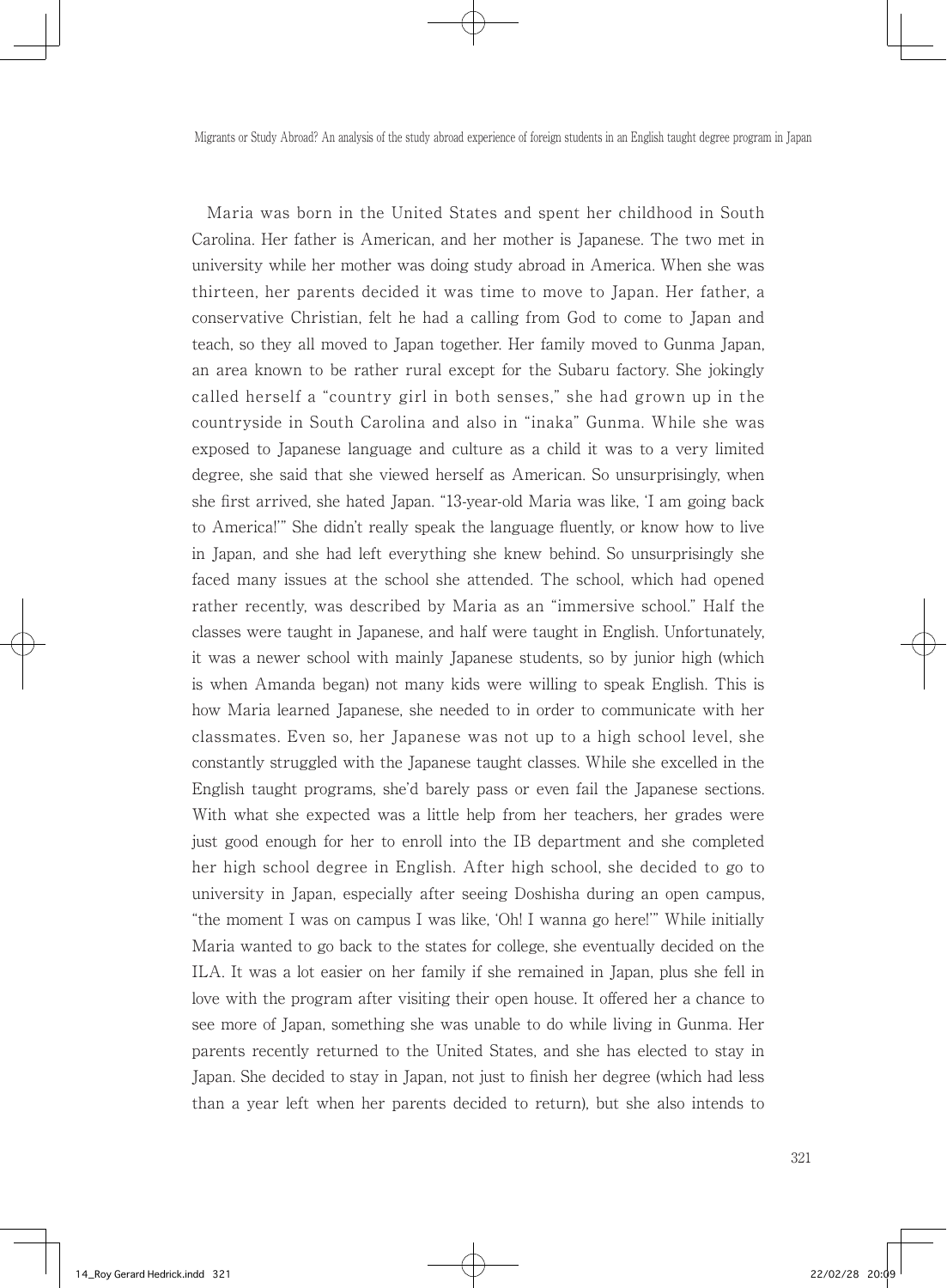work in Japan after her graduation.

While her pathway to the ILA and even her official status was different, just like Alice Maria was against being called a study abroad student. While she is officially not a study abroad student, she does have a different experience than a domestic student and is often *treated* like an exchange student by others. In fact, she implies that she thinks the entire ILA is better described as a domestic program. "It is closer to be a domestic student. Because even though we always study is different, at least we are still on the same campus, we are immersed in the same culture every day, it is not like we are here and are completely new." Just like Alice and Bob, Maria thinks that the experience of an ILA student is fundamentally different than that of a typical study abroad student, "Some of it is intentions, but I think it is the people we interact is a little different. It is not 'abroad' anymore." Their day-to-day life is different from that of a study abroad student, so she dislikes being identified as one. She states that neither is really a good fit for what the ILA is, but if she had to choose between the two, she would say they are closer to domestic students. ILA students come into the program with an expectation of taking at least four years to graduate, and according to her this changes how they approach their life in Japan. The fact that the exchange program is longer and many intend to stay in Japan upon completion of their degree means that these students are much more likely to view their time in Japan as something more than temporary.

 While she may not officially be a student-migrant and does not have to visit the Immigration Office to renew her visa or deal with the excessive and needless paperwork at the Office of International Students. She is a Japanese citizen enrolled into a Japanese University as a normal student. Even though she is not a student migrant, she shares a similar experience with other student-migrants in the ILA. Just like Bob, she is often viewed as an outsider who is just here temporarily. She struggles with the language like other foreigners and is excluded due to her looks. She is a student-migrant in spirit and is proof that just "being Japanese" within the ILA can be very complicated.

#### Conclusion

The students in Doshisha's ILA program subvert the expectations of a study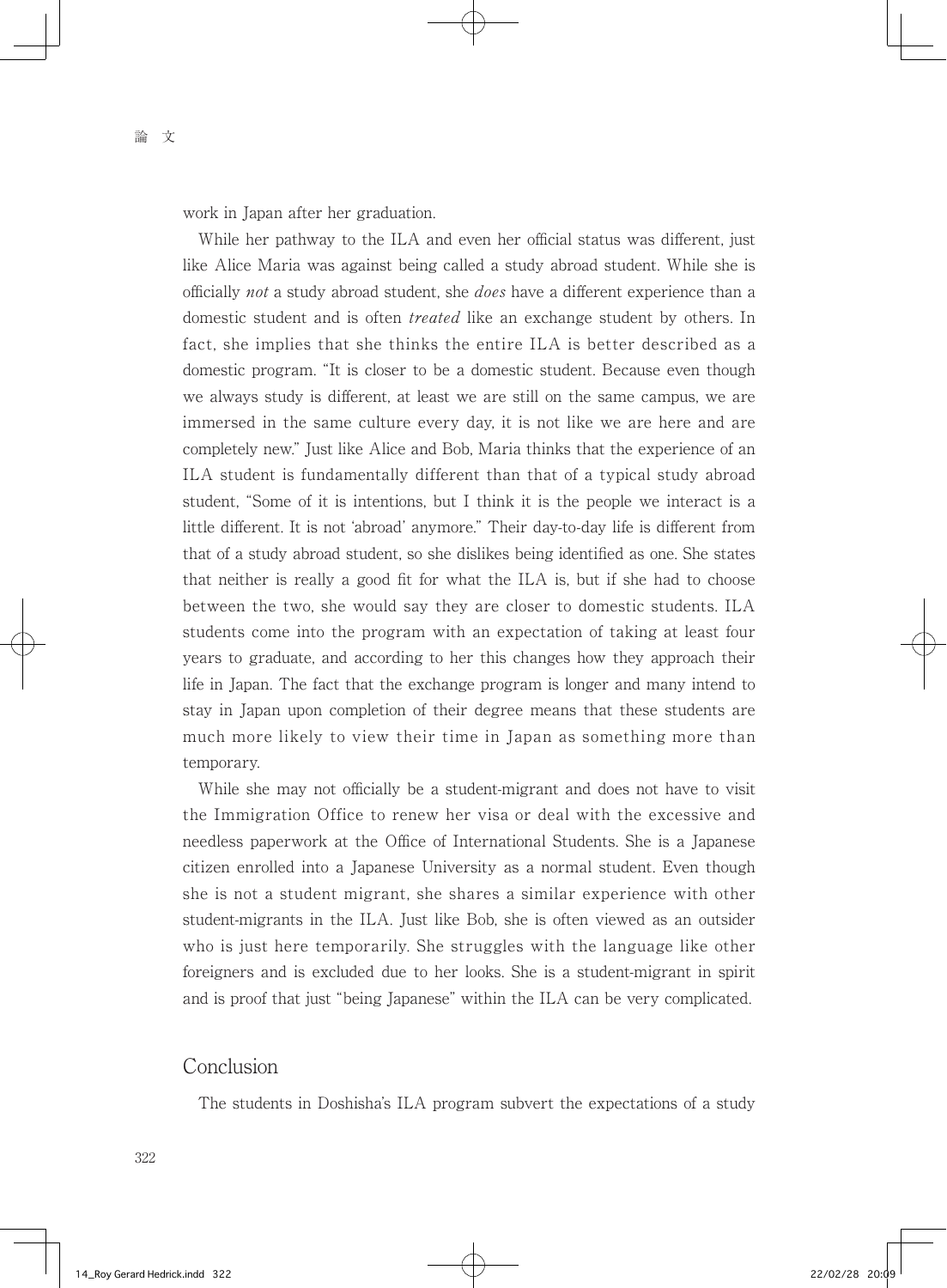abroad program in almost every way. At first, it seems like it would be easy to dismiss the ILA as not being a "real" study abroad program. But as we can see from how the term "study abroad student" impacts everything they do and their struggles trying to find a place in Japanese society, that even though they may not be study abroad in the modern sense, the monolith of the study abroad industry hangs over their heads. The ILA even takes its own promotional slogans from this discourse. The front page of their website states, "Make your Education an Adventure," but to these students their time in the ILA is not an adventure, but their normal everyday life.

 We see this especially when speaking to Alice. She did not talk about immersing herself in Japanese culture or having life changing experiences. Instead, her most memorable experiences were things that people experience living life anywhere. Buying a house, raising a dog, experiences that she would be proud of even if she had done them back in England. She believes that she is here permanently, has done steps to make it so, and believes that she is a part of Japanese society, even though officially she is here as a student.

 Ben believes the same thing, that long term students become a part of the local society. He was aware his language skills were a little lacking but knew how to otherwise participate in Japanese society. Bob believes that belonging is something that must be worked towards. Not something that just comes with time or experience, but something that you must actively attempt to do.

 As a Japanese citizen Maria's situation is somewhat different. While she is not actually a study abroad student, she is still treated as a study abroad student. On top of being treated differently because of how she looks, she also moved to Japan as a teenager and is still learning how to fit into society. Having Japanese citizenship hasn't quite made her a "normal Japanese," and she must still struggle to find her place in Japan while overshadowed by the connotations study abroad brings to life as a college student in Japan.

 When speaking to students within this program, the ILA is not an adventure for them, but the beginning of their lives. The unique setting of the ILA also helps to push them towards living a permanent life in Japan. The diverse student body, and classes that question assumptions many people make about identity and borders push these students to question themselves and their role in society. While this is study abroad in the traditional sense, it does not quite match up with the how study abroad is presented in promotional materials. To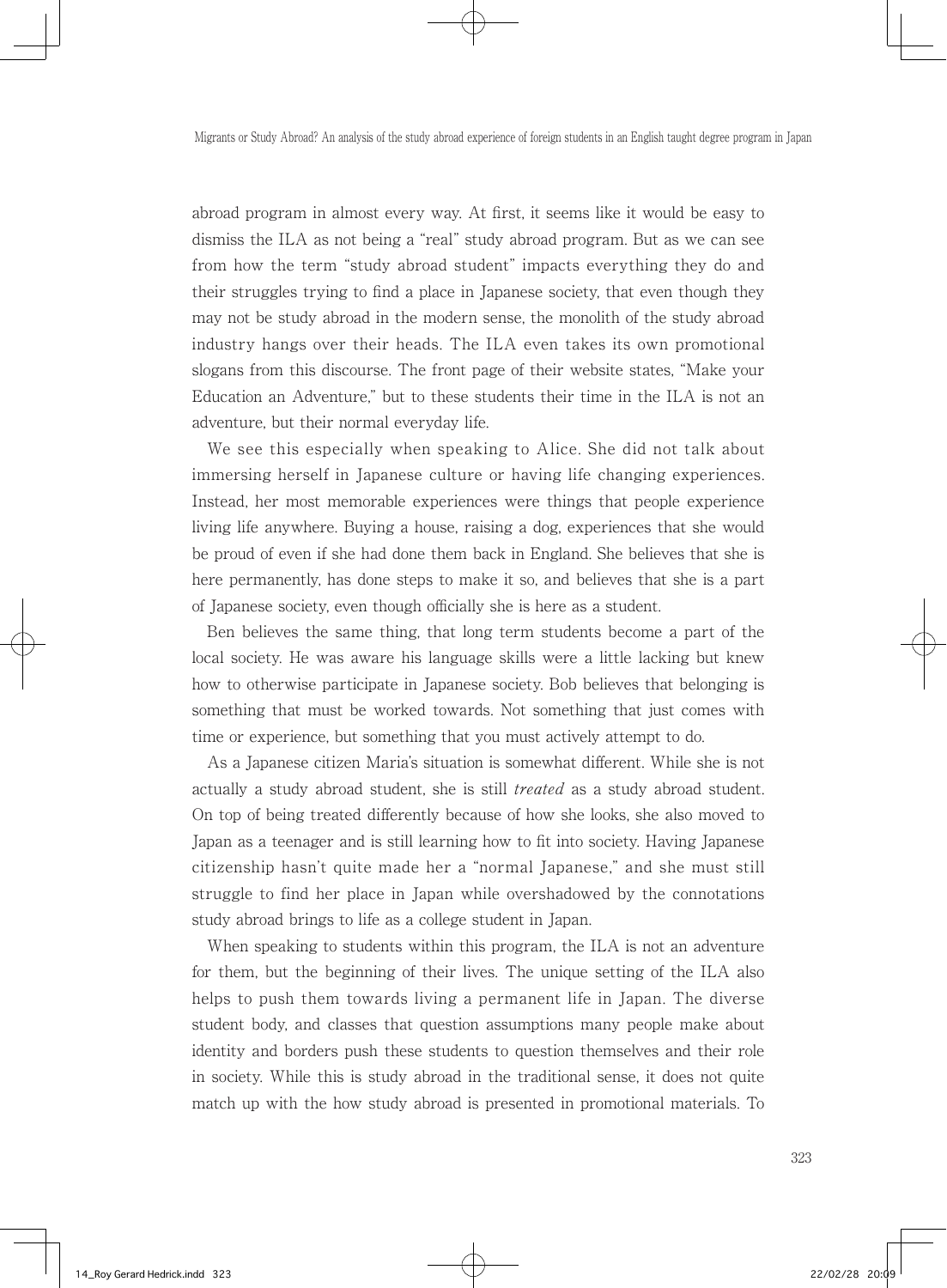these students, Japan is not just a host country or a temporary adventure, but their new home. Their experiences challenges many of the assumptions of the role study abroad plays. In short, this study helps us to understand a facet of learning abroad that has been neglected by current research.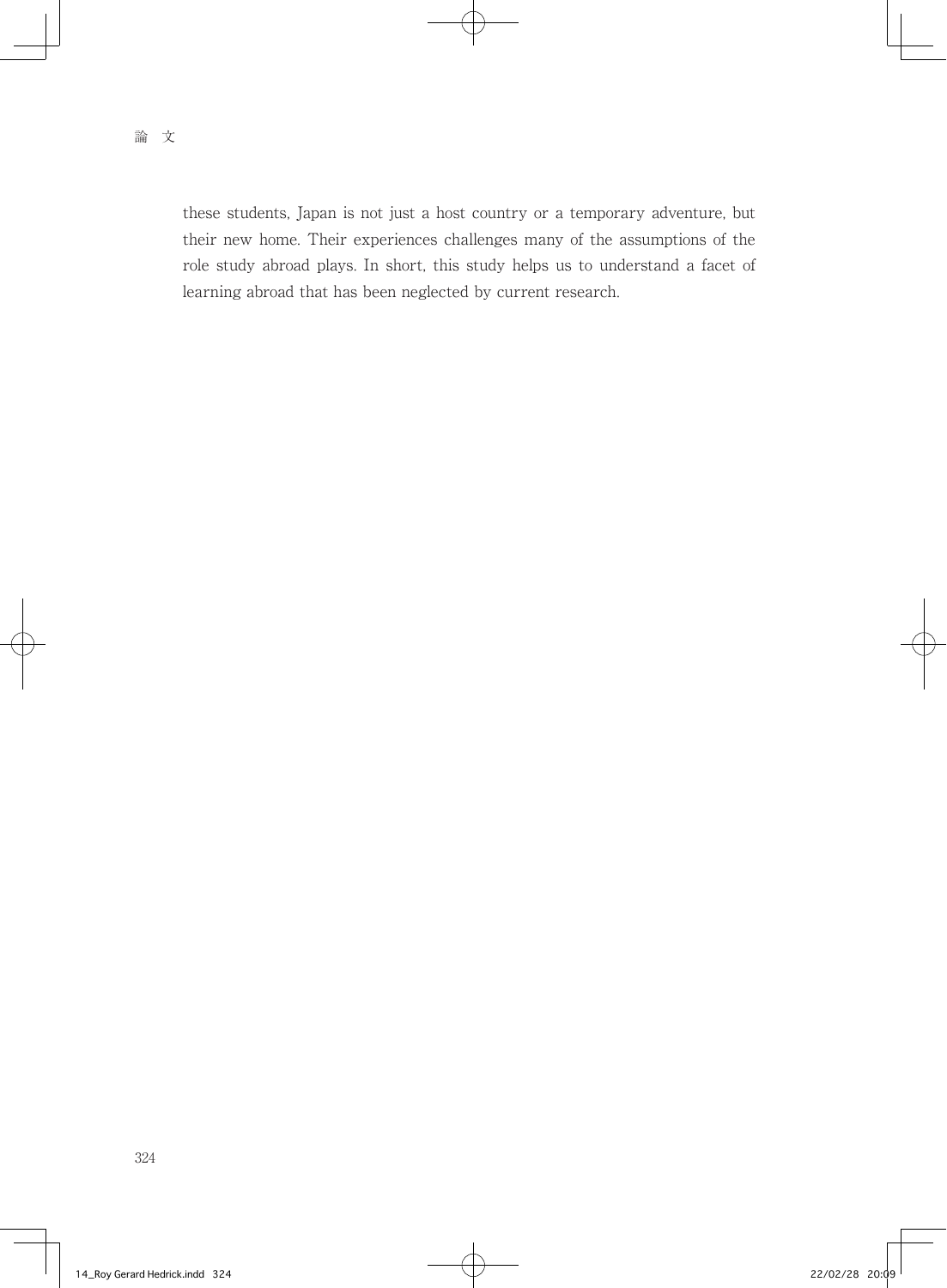#### Bibliography

- Klekowski von Koppenfels, Amanda. Migrants or Expatriates? Americans in Europe. London: Palgrave Macmillan UK, 2014.
- Brockington, Josepth L., and Margaret D. Wiedenhoeft. "The Liberal Arts and Global Citizenship: Fostering Intercultural Engagement through Integrative Experiences and Structured Reflection." The Handbook of Practice and Research in Study Abroad, 2010, 117-32. https://doi.org/10.4324/9780203876640-16.
- Carlson, Jerry S. Study Abroad: The Experience of American Undergraduates in Western Europe and the United States. New York, NY: Council on International Educational Exchange, 1991.
- Deardorff, Darla K. "Understanding the Challenges of Assessing Global Citizenship." The Handbook of Practice and Research in Study Abroad, 2010, 368-86. https://doi. org/10.4324/9780203876640-29.
- Doerr, Neriko Musha, ed. The Global Education Effect and Japan: Constructing New Borders and Identification Practices. Routledge, 2021.
- Doerr, Neriko Musha, Gregory Poole, and Roy G. Hedrick. "'Post-Study-Abroad Students' 'Never Study Abroad Students,' and the Politics of Belonging: The Global Education Effect of Japan's English-Medium Campus." The Global Education Effect and Japan Constructing New Borders and Identification Practices, 2020, 119-46. https://doi. org/10.4324/9780429292064-8.
- Doerr, Neriko Musha. "Desired Learning, Disavowed Learning: Scale-Making Practices and Subverting the Hierarchy of Study Abroad Experiences." Geoforum 54 (2014): 70-79. https://doi.org/10.1016/j.geoforum.2014.04.005.
- Doerr, Neriko Musha. "Learning as Othering: Narratives of Learning, Construction of Difference and the Discourse of Immersion in Study Abroad." Intercultural Education 28, no. 1 (2017): 90-103. https://doi.org/10.1080/14675986.2017.1288482.
- Doerr, Neriko. "Do 'Global Citizens' Need the Parochial Cultural Other?: Discourses of Study Abroad and Learning by Doing." Compare: A Journal of Comparative and International Education 43:2 (2010): 224-43. https://doi.org/10.1080/03057925.2012.70 1852.
- Fujita, Yuiko. Cultural Migrants from Japan: Youth, Media, and Migration in New York and London. Lanham, MD: Lexington Books, 2009.
- Goodwin, Craufurd D, and Michael Nacht. Abroad and beyond Patterns in American Overseas Education. Cambridge, MA: Cambridge University Press, 1988.
- Hoffa, William, and Stephen C. DePaul. A History of Us Study Abroad: 1965-Present. Carlisle, PA: Forum on Education Abroad, 2010.
- Hovland, Kevin, Caryn McTighe Musil, Ellen Skilton-Sylvester, and Amy Jamison. "It Takes a Curriculum: Bringing Global Mindedness Home." The Handbook of Practice and Research in Study Abroad, 2010, 488-506. https://doi.org/10.4324/9780203876640-36.
- Komisarof, Adam. At Home Abroad: The Contemporary Western Experience in Japan. Chiba, JP: Reitakudaigakushuppankai, 2012.
- Laubscher, Michael R. Encounters with Difference: Student Perceptions of the Role of outof-Class Experiences in Education Abroad. Westport, CT: Greenwood Press, 1994.
- Robertson, Shanthi. Transnational Student-Migrants and the State the Education-Migration Nexus. Houndmills, Basingstoke, , England: Palgrave Macmillan, 2013.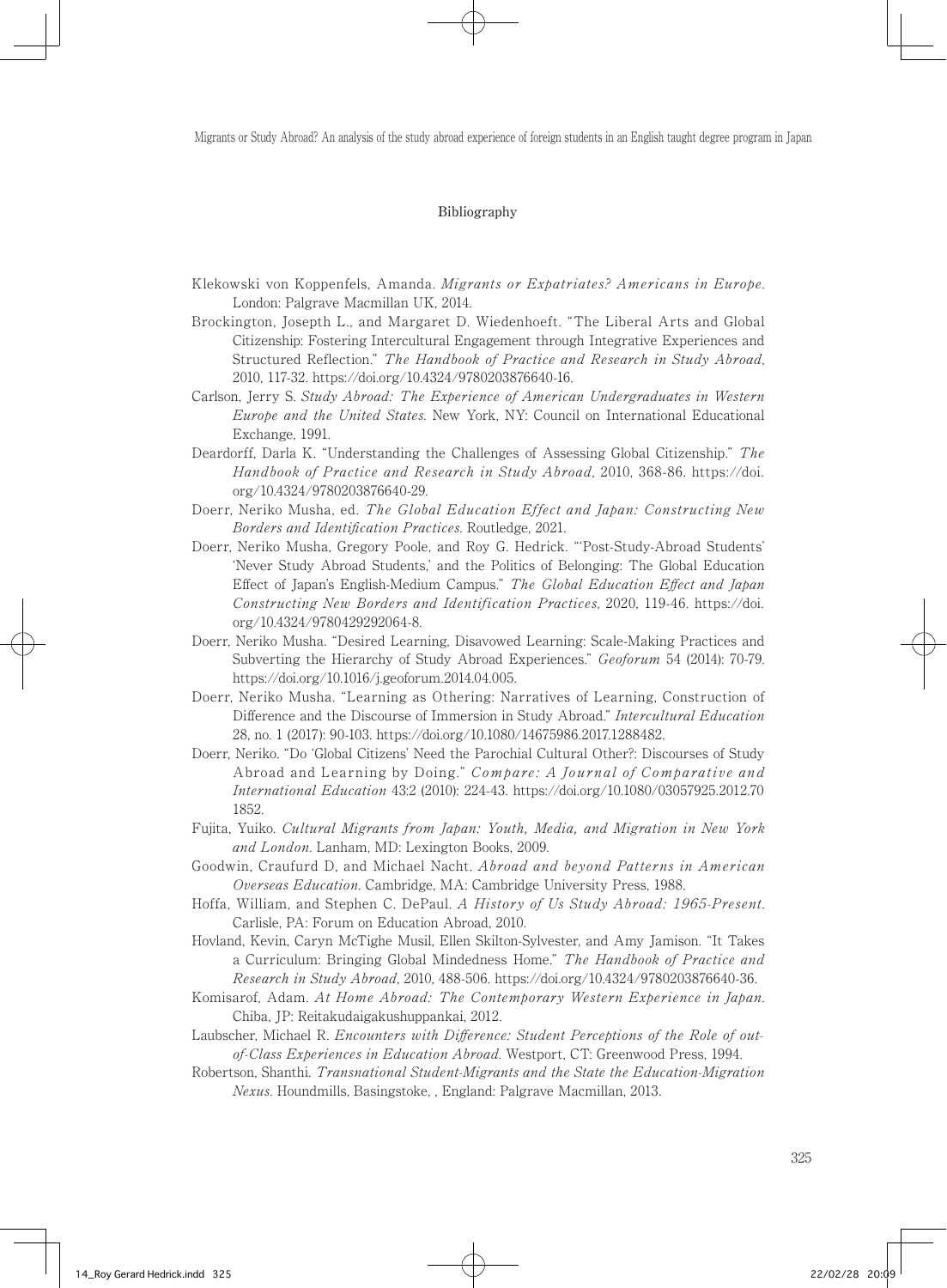Tremblay, Karine. "Academic Mobility and Education." Journal of Studies in International Education 9, no. 3 (2005): 196-228. https://doi.org/10.1177/1028315305277618.